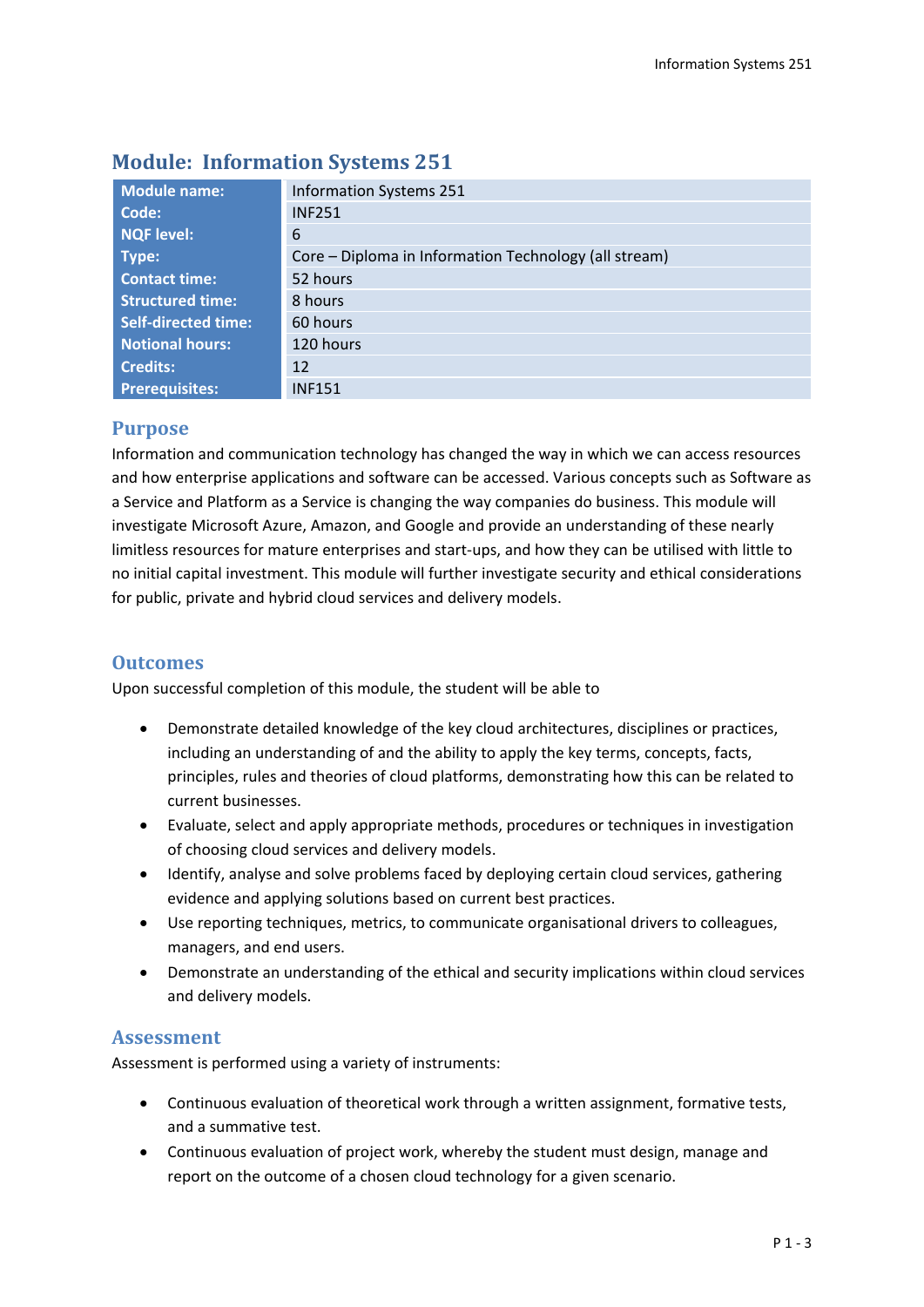- Final assessment through a written examination.
- A final project paper will be submitted for evaluation.

### **Teaching and Learning**

#### **Learning materials**

Lecturer hand-outs and samples.

#### *Prescribed Book*

• Information Systems: Cloud Computing – IT without frontiers.

#### **Learning activities**

The teaching and learning activities consist of a combination of formal lectures on theoretical concepts and exercises. One mandatory assignment and one project must be completed during the course. The experiences and progress on these practical components form the content of class practical exercises building to a final project.

#### **Notional learning hours**

| <b>Activity</b>    | <b>Units</b> | <b>Contact Time</b> | <b>Structured Time</b> | <b>Self-Directed Time</b> |
|--------------------|--------------|---------------------|------------------------|---------------------------|
| Lecture            |              | 40.0                |                        | 24.0                      |
| Formative feedback |              | 8.5                 |                        |                           |
| Project            | 1            | 3.5                 |                        | 6.0                       |
| Assignment         | 2            |                     |                        | 6.0                       |
| Test               | 3            |                     | 6.0                    | 11.0                      |
| Exam               | $\mathbf{1}$ |                     | 2.0                    | 13.0                      |
|                    |              |                     |                        |                           |
|                    |              | 52                  | 8.0                    | 60.0                      |

### **Syllabus**

- Recognize what it means when IT is defined as "in the cloud."
- Decide when cloud computing first became a service delivery model
- Contrast the different categories of cloud computing services (e.g., SaaS, IaaS, PaaS, and Business Process-BPaaS).
- Discuss the reasons why cloud computing is an essential part of information technology.
- Categorize the different service types within cloud service delivery.
- Be aware of several privacy legislation examples as they relate to cloud computing
- Contrast private-sector and public-sector requirements.
- Analyse the organizational drivers for using cloud services including risk/benefit assessment
- Consider how contract negotiation relates to cloud computing
- Demonstrate why organizational accountability for data and system security still exists in a cloud service, delivery model
- Imagine several scenarios in which a breach of security may occur.
- Be aware of architecture principles of cloud computing service delivery
- Critique common change control guidelines and standards as they relate to cloud services
- Recognize the challenges of 'big data' analytics in the cloud
- Compare the infrastructure differences between public cloud computing, private cloud computing, and hybrid models